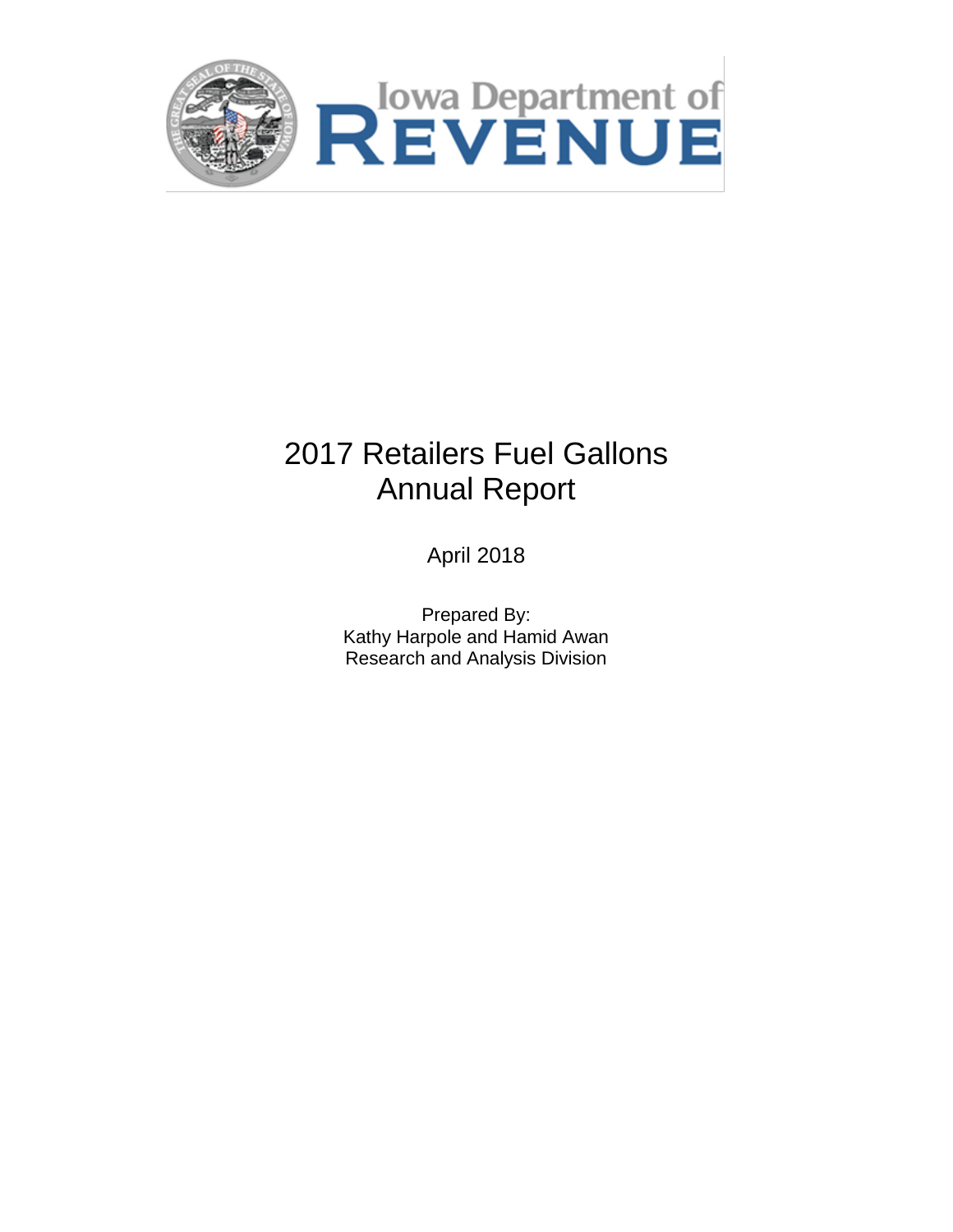### **Introduction**

In 2006, the Iowa General Assembly enacted H.F. 2754, an act pertaining to the regulation of renewable fuels and energy and providing incentives for the installation of biofuels infrastructure and the promotion of biofuels sales. This legislation established a goal that biofuels replace 25 percent of all petroleum used in the formulation of gasoline by 2020.

To measure the State's progress toward achieving this goal, new reporting requirements for fuel retailers, administered by the Department of Revenue, were established in 2007 (Iowa Code section 452A.33). In consultation with the Renewable Fuels Infrastructure Board, motor fuel retailers, and other interested parties, the Department established an annual reporting requirement by administrative rule (701 IAC 67.27). Fuel retailers filed the first annual report for sales made during calendar year 2007.

The Retailers Fuel Gallons Annual Report is due to the Department by January 31<sup>st</sup> in the following year. Despite a requirement for retailers to complete the report, the participation rate for retail locations across the state has typically been under 90 percent.

In 2015, in response to the changing patterns of biofuel sales and recent law changes, the data collected on the Retailers Fuel Gallons Annual Report was updated. The current report specifically tracks B11 or higher biodiesel blends, which were subject to a lower fuel excise tax rate beginning July 1, 2015. The ethanol blend tracking was also changed to better account for the growing E15 market. Ethanol blended gasoline comprised of 15 percent ethanol is now reported as one of two types: Registered E15 or Flex Fuel E15. Registered E15 is sold by retailers that have registered with the U.S. Environmental Protection Agency to sell E15 to consumers with cars built in 2001 or later. However, during June  $1<sup>st</sup>$  through September 15<sup>th</sup> of each year, retailers can only continue to sell Registered E15 if they obtain low volatile gasoline for blending, which is not piped into Iowa. Without taking these steps, registered retailers can only sell E15 fuel as a Flex Fuel. Flex Fuel E15 (15% to 19% ethanol) also includes gallons sold by retailers through a blender pump at any time during the year.

Along with the report redesign, the Department made report submission available online via a webform that allows retailers to electronically report their sales by station. For any retailer using the webform, the need for data entry by the Department is eliminated, which increases the accuracy and efficiency of reporting.

The 2017 reports revealed the largest increase in state-wide biofuel usage since the data was first tracked in 2007 largely reflecting higher sales of E15, E85, and B20. The increase in the 2017 biofuel distribution percentage increased 1.3 percentage points to 13.4 percent from 12.1 percent in 2016. Higher gallons of pure ethanol accounted for 30 percent of the growth with gains in pure biodiesel gallons accounting for the other 70 percent.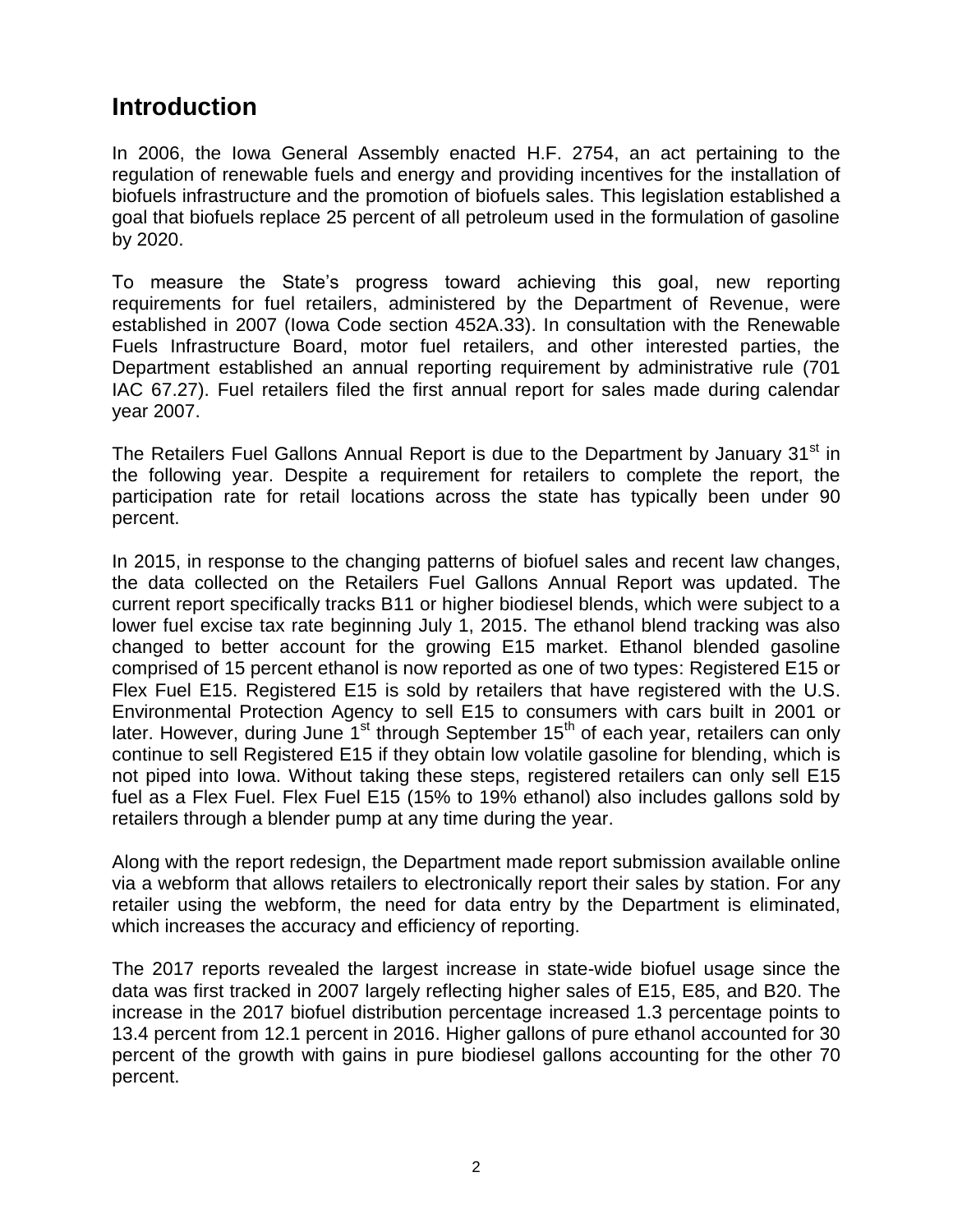### **Reporting Requirements**

Fuel retailers were directed to complete the Department's webform to report 2017 annual fuel sales. Retailers indicating a lack of technology could report annual sales by completing and returning the paper form. Retailers with a large number of locations could securely email an electronic file with annual fuel sales by location. The Retailers Fuel Gallons Annual Report requires retailers to provide information on retail gasoline gallons sold for the following fuel types:

- **Gasoline (non-ethanol blend)**
- **Ethanol E10 blend (10% to 14% ethanol)**
- **Ethanol Registered E15 blend (15% ethanol)**
- **Ethanol Flex Fuel E15 blend (15% to 19% ethanol)**
- Ethanol E20 blend (20% to 69% ethanol)
- Ethanol E85 blend (70% to 85% ethanol)

Gallons of clear and dyed diesel sales are also required. The distinction between clear diesel and dyed diesel reflects whether the fuel is subject to State and federal fuel excise taxes. Dyed diesel fuel is not subject to fuel excise taxes and is sold for use in farm, construction, and other types of equipment that do not travel under their own power on public roads, except for short distances such as between farm fields.

For biodiesel sales, additional detailed information is required:

- Clear Biodiesel (1% to 4% biodiesel) B1-B4
- Clear Biodiesel (5% to 10% biodiesel) B5-B10
- Clear Biodiesel (11% to 19% biodiesel) B11-B19
- Clear Biodiesel (20% to 49% biodiesel) B20-B49
- Clear Biodiesel (50% to 100% biodiesel) B50-B100
- Dyed Biodiesel (1% to 4% biodiesel) D1-D4
- Dyed Biodiesel (5% to 10% biodiesel) D5-D10
- Dved Biodiesel (11% to 19% biodiesel) D11-D19
- Dyed Biodiesel (20% to 49% biodiesel) D20-D49
- **Dyed Biodiesel (50% to 100% biodiesel) D50-D100**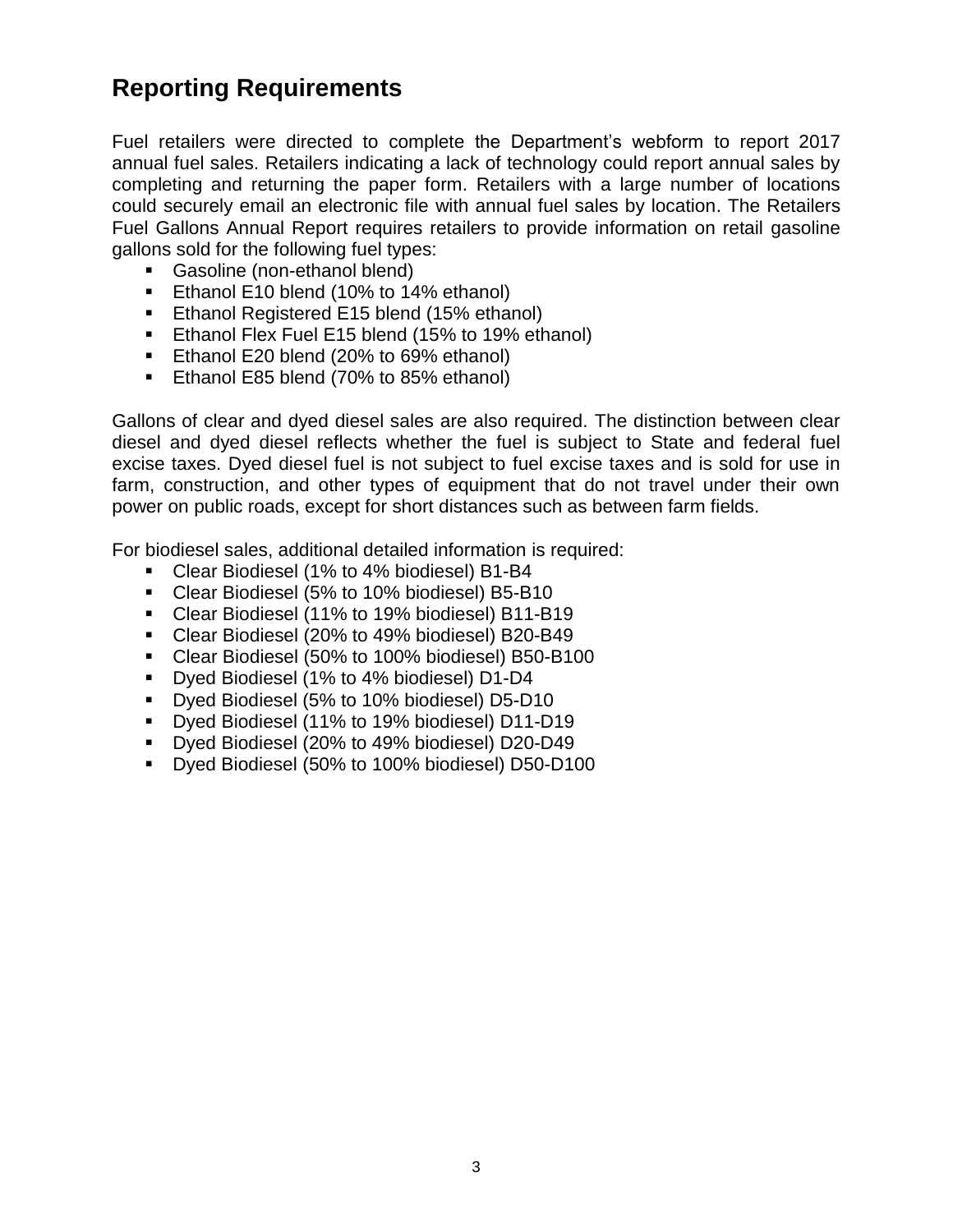### **Statistical Summary for 2017**

The Department identified 2,367 potential retail locations at which fuel may have been sold at retail during 2017. Emails with a link to the webform were sent to 453 retailers who provided email addresses on their calendar year 2016 annual reports. Postcards with directions for completing the online report were mailed to another 725 retailers, identified using Department of Agriculture and Land Stewardship motor fuel license information and the Department of Revenue eligible purchaser's database. Electronic files were emailed to 19 large fuel retailers with 1,039 locations, providing an option other than station-by-station webform reporting. Paper reports were mailed to 150 locations where operators indicated a lack of online access.

The Department received webform reports, paper forms, or electronic files representing 2,079retail locations, a response rate of 87.8 percent compared to 91.8 percent in 2016. Additional replies from 72 locations indicated that no retail sales of any type of fuel were made during 2017. The 2,079 locations reported 2.40 billion gallons of retail fuel sales (see Table 2).

Of the reporting 2,079 Iowa retail locations, 1,999 (96.2%) reported selling at least one type of ethanol blend and 539 (25.9%) reported selling one or more blend of clear or dyed biodiesel. Of the locations selling ethanol, 1,985 (95.4%) reported selling E10 fuel, 219 (10.5%) reported selling E15 Registered, E15 Flex Fuel, and/or E20 and 299 (14.4%) reported selling E85. Biofuel sales are summarized below and in Table 1.

#### Gasoline Fuel Sales

During 2017, the reported amount of E10 gasoline sold equaled 1,314.9 million gallons. E85 gasoline sold equaled 20.6 million gallons, E20 gasoline sold equaled 1.2 million gallons, and E15 gasoline sold equaled 27.6 million gallons, with 94.1 percent sold through registered pumps. Combined, the five ethanol blends represented 87.2 percent of total reported gasoline fuel sales during the year. Of the 2,053 locations that sold gasoline, 1,999 (97.4%) sold one or more ethanol blend.

With just over 12 percent of locations failing to complete their Retailers Fuel Gallons Annual Report for 2017, gallons from the Department's Monthly Fuel Tax Reports were used to estimate the amount of gasoline sales underreported. The gallons presented in the Monthly Fuel Tax Reports reflect taxable fuel shipped from terminals rather than gallons sold at retail locations. Because the Monthly Fuel Tax Reports reflect fuel shipments made during the prior month, taxable gallons reported in the monthly reports covering February 2017 through January 2018 were compared with gallons reported as sold by retailers completing the 2017 annual report. During this period, fuel taxes were paid on a total of 1,768.8 million gallons of gasoline fuels. Comparatively, the 87.2 percent of retail locations that filed annual reports indicated 1,563.7 million gallons of gasoline fuels were sold, including all ethanol blends and non-ethanol gasoline. This reported amount equates to 88.4 percent of taxable gallons in 2017.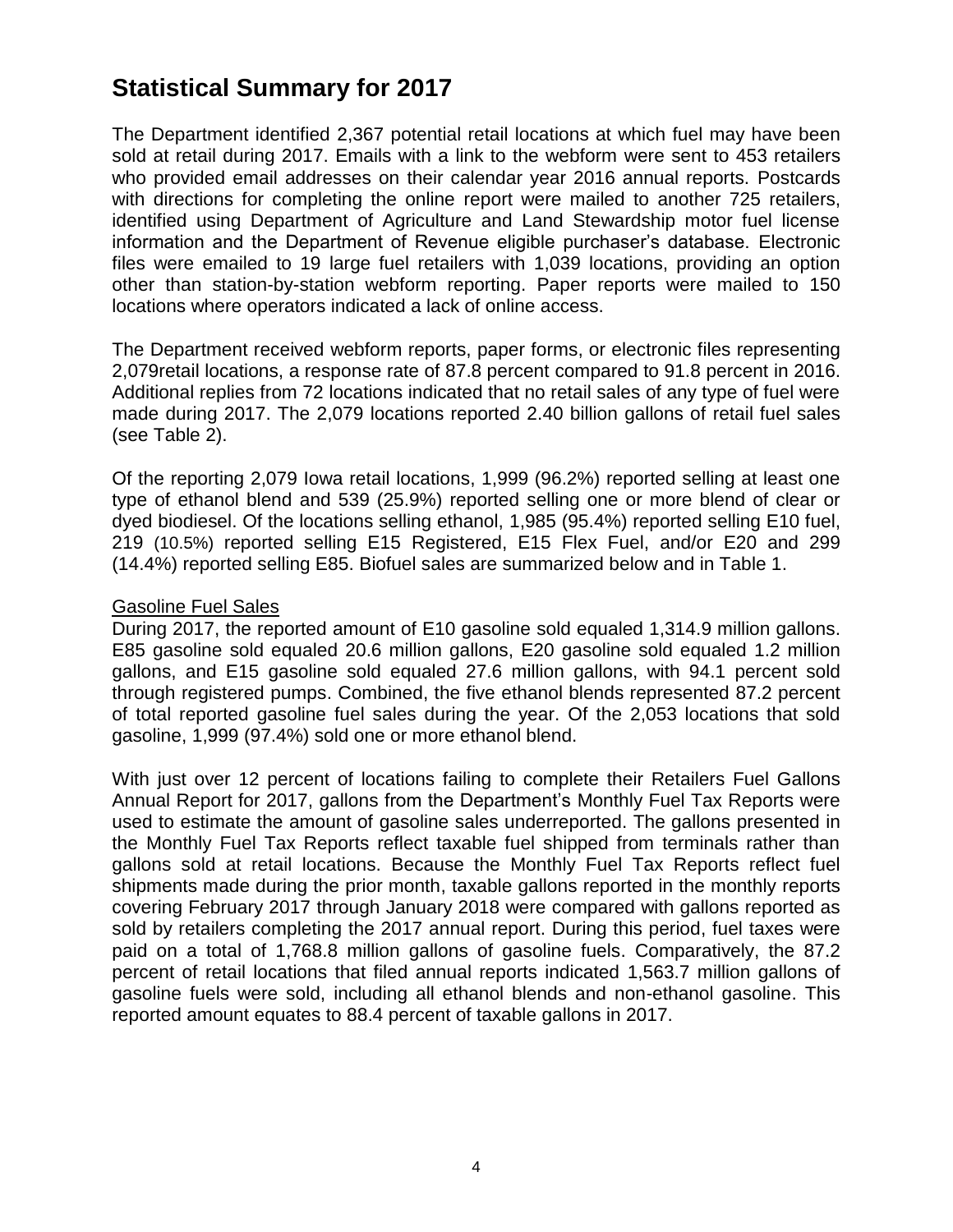#### Diesel Fuel Sales

Based on annual reports submitted to the Department, 1,418 retail locations sold clear diesel fuel, with 508 of these locations selling clear biodiesel fuel during 2017. Additionally, 339 retail locations sold dyed diesel fuel, with 127 of these locations selling dyed biodiesel fuel during 2017.

The amount of clear biodiesel sold in 2017 equaled 383.8 million gallons, or 61.3 percent of total clear diesel fuel sales. Retailers reported selling 626.5 million of gallons of clear diesel fuel. In comparison, the number of taxable (clear) gallons of diesel fuel shipped during 2017, as reported on the Monthly Fuel Tax Reports, equaled 721.6 million. Therefore, retailers completing annual reports for 2017 accounted for 86.8 percent of diesel fuel on which fuel taxes were paid.

Annual reports for 2017 indicated 211.2 million gallons of dyed (non-taxed) diesel fuel were sold, including 51.3 million biodiesel gallons (24.3%). Dyed diesel gallons are not captured in the Monthly Fuel Tax Reports.

Total diesel gallons reported were 837.8 million, and total biodiesel gallons were 435.0 million; therefore, biodiesel blended gallons accounted for 51.9 percent of diesel gallons sold by reporting retailers.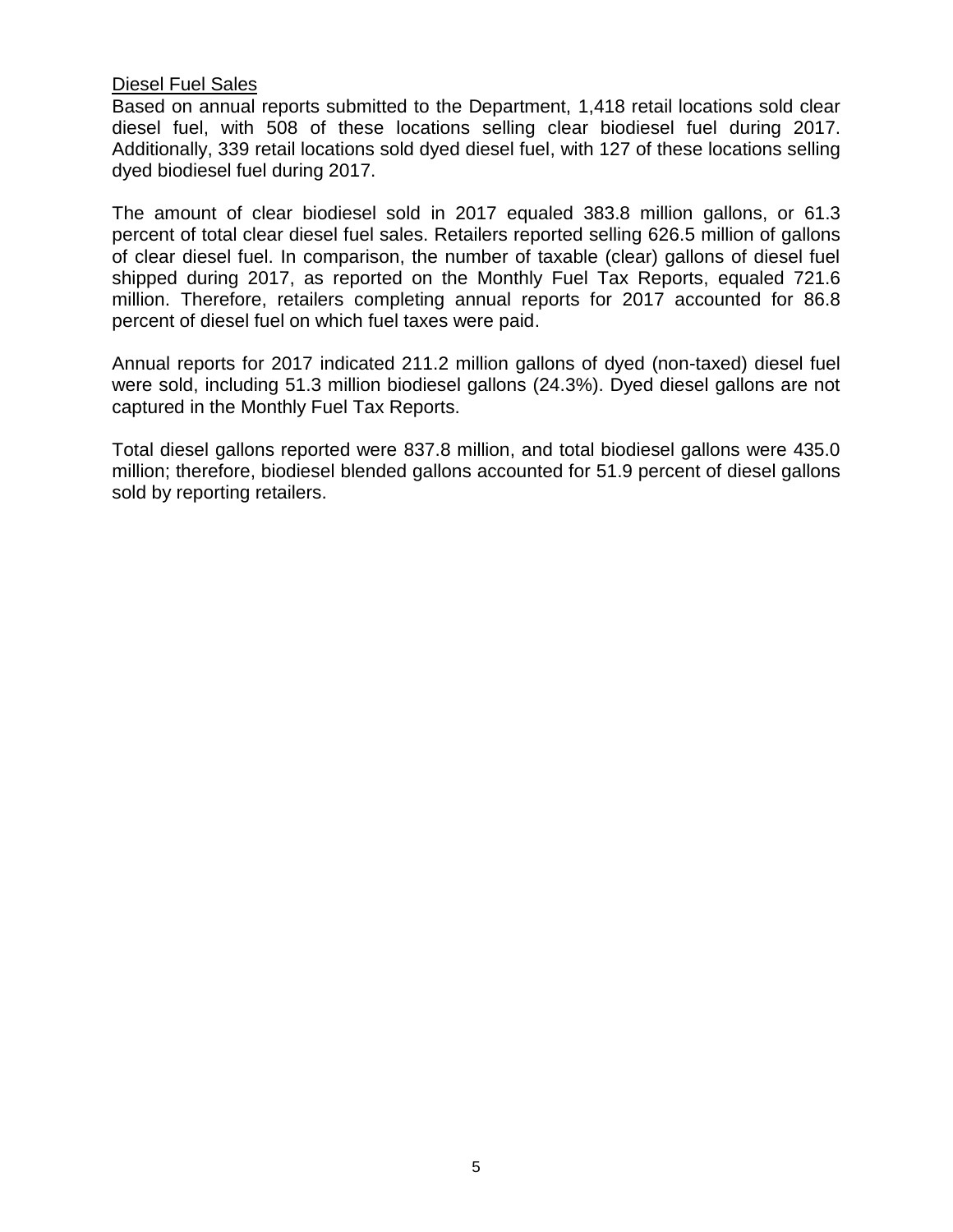| Table 1: Iowa Gasoline, Diesel, and Biofuel Sales for Calendar Year 2017 |           |               |                                    |              |  |  |
|--------------------------------------------------------------------------|-----------|---------------|------------------------------------|--------------|--|--|
| Fuel Type                                                                | Locations |               | Gallons Sold Pure Petroleum/Diesel | Pure Biofuel |  |  |
| Gasoline (Non-Ethanol)                                                   | 1,671     | 199,380,478   | 199,380,478                        | 0            |  |  |
|                                                                          |           |               |                                    |              |  |  |
| Ethanol                                                                  |           |               |                                    |              |  |  |
| E <sub>10</sub>                                                          | 1,985     | 1,314,866,572 | 1,183,379,915                      | 131,486,657  |  |  |
| E15 Registered                                                           | 180       | 26,082,334    | 22,169,984                         | 3,912,350    |  |  |
| E15 Flex Fuel                                                            | 46        | 1,626,138     | 1,382,217                          | 243,921      |  |  |
| E20                                                                      | 84        | 1,175,587     | 940,470                            | 235,117      |  |  |
| E85                                                                      | 299       | 20,570,648    | 4,319,836                          | 16,250,812   |  |  |
| <b>Total Ethanol</b>                                                     | 1,999     | 1,364,321,279 | 1,212,192,422                      | 152,128,857  |  |  |
| <b>Total Gasoline and Ethanol</b>                                        | 2,053     | 1,563,701,757 | 1,411,572,900                      | 152,128,857  |  |  |
| <b>Ethanol Share</b>                                                     | 97.4%     | 87.2%         |                                    | 9.7%         |  |  |
|                                                                          |           |               |                                    |              |  |  |
| Clear Diesel (Non-Biodiesel)                                             | 1,263     | 242,745,421   | 242,745,421                        | $\mathbf 0$  |  |  |
|                                                                          |           |               |                                    |              |  |  |
| <b>Clear Biodiesel</b>                                                   |           |               |                                    |              |  |  |
| Clear B1-B4                                                              | 83        | 7,102,486     | 6,819,096                          | 283,389      |  |  |
| Clear B5-B10                                                             | 316       | 66,101,929    | 61,078,183                         | 5,023,747    |  |  |
| Clear B11-B19                                                            | 261       | 220,544,985   | 189,227,597                        | 31,317,388   |  |  |
| Clear B20-B49                                                            | 196       | 89,804,785    | 71,843,828                         | 17,960,957   |  |  |
| Clear B50-B100                                                           | 10        | 225,577       | 112,789                            | 112,789      |  |  |
| <b>Subtotal Clear Biodiesel</b>                                          | 508       | 383,779,762   | 329,081,493                        | 54,698,269   |  |  |
| <b>Total Clear Diesel</b>                                                | 1,418     | 626,525,183   | 571,826,914                        | 54,698,269   |  |  |
| <b>Clear Biodiesel Share</b>                                             | 35.8%     | 61.3%         |                                    | 8.7%         |  |  |
|                                                                          |           |               |                                    |              |  |  |
| Dyed Diesel (Non-Biodiesel)                                              | 313       | 159,975,407   | 159,975,407                        | 0            |  |  |
| <b>Dyed Biodiesel</b>                                                    |           |               |                                    |              |  |  |
| Dyed D1-D4                                                               | 36        | 3,458,357     | 3,320,368                          | 137,988      |  |  |
| Dyed D5-D10                                                              | 94        | 46,494,730    | 44,169,993                         | 2,324,736    |  |  |
| Dyed D11-D19                                                             | 23        | 515,827       | 442,580                            | 73,247       |  |  |
| Dyed D20-D49                                                             | 15        | 476,189       | 380,951                            | 95,238       |  |  |
| Dyed D50-D100                                                            | 13        | 316,957       | 158,479                            | 158,479      |  |  |
| Subtotal Dyed Biodiesel                                                  | 127       | 51,262,060    | 48,472,371                         | 2,789,689    |  |  |
|                                                                          |           |               |                                    |              |  |  |
| <b>Total Dyed Diesel</b>                                                 | 339       | 211,237,467   | 208,447,778                        | 2,789,689    |  |  |
| <b>Dyed Biodiesel Share</b>                                              | 62.9%     | 24.3%         |                                    | 1.3%         |  |  |
| <b>Total Biodiesel</b>                                                   | 539       | 435,041,822   | 377,553,864                        | 57,487,958   |  |  |
| <b>Total Diesel and Biodiesel</b>                                        | 1,434     | 837,762,650   | 780,274,692                        |              |  |  |
|                                                                          | 37.6%     |               |                                    | 57,487,958   |  |  |
| <b>Biodiesel Share</b>                                                   |           | 51.9%         |                                    | 6.9%         |  |  |
| <b>Total Fuel</b>                                                        | 2,079     | 2,401,464,406 | 2,191,847,591                      | 209,616,815  |  |  |
| <b>Pure Biofuel Share of Total Gasoline and Diesel Sales</b>             |           |               |                                    | 8.7%         |  |  |
| <b>Biofuel Distribution Percentage</b>                                   |           |               |                                    |              |  |  |

Source: 2017 Retailers Fuel Gallons Annual Reports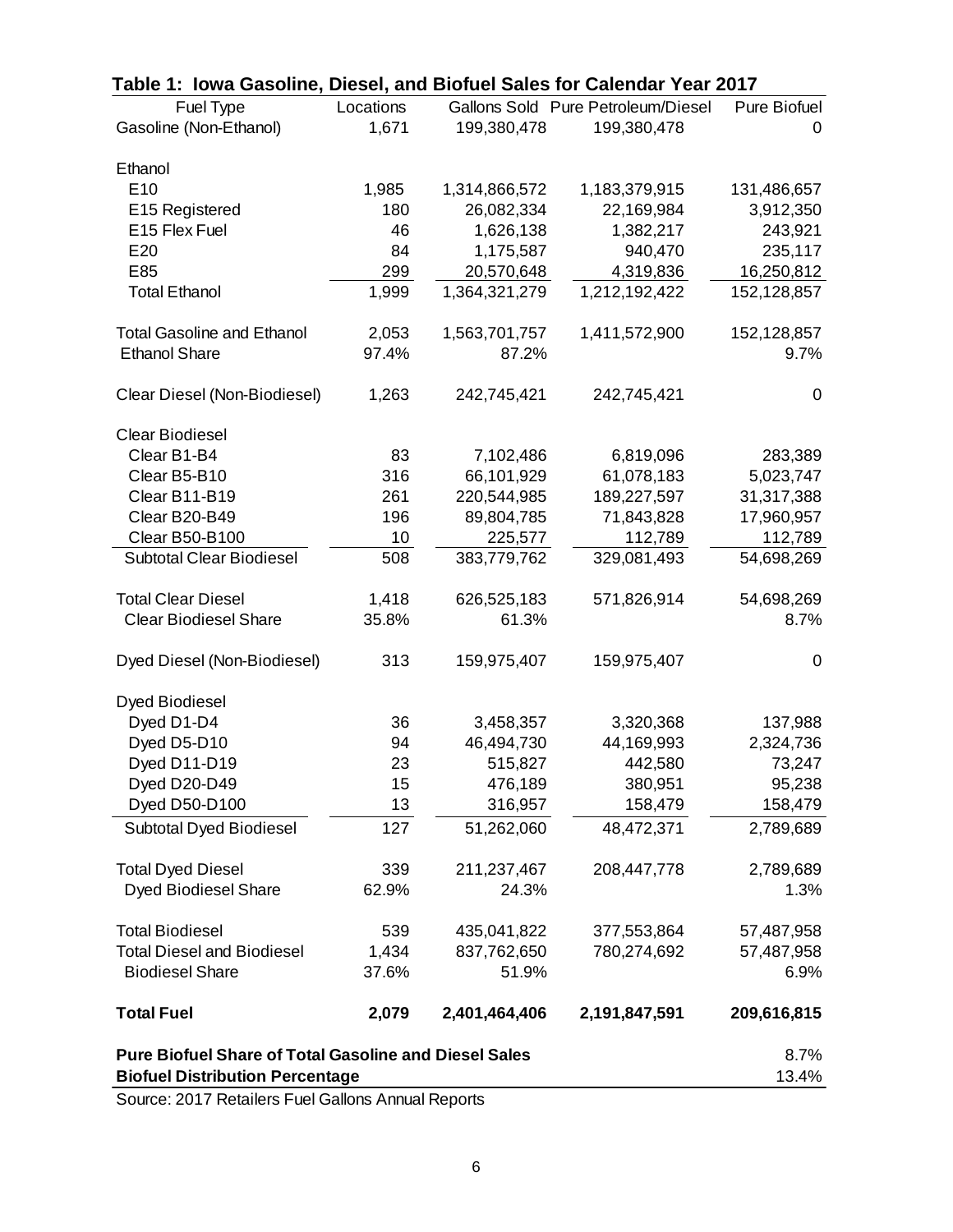### **Biofuel Distribution Percentage**

The primary purpose of this report is to provide the information needed to determine the State's progress toward replacing 25 percent of petroleum-based motor fuels with biofuels by the year 2020. Table 1 provides estimates of the breakdown between petroleum or diesel and pure biofuel for each fuel type.

Based on blend details provided by a small number of biofuel retailers in 2015, the following blend assumptions were used to measure the progress of meeting the goal of biofuel replacing 25 percent of gasoline by 2020:

- E10 blend gasoline fuel gallons were multiplied by 0.10
- E15 Registered blend gasoline fuel gallons were multiplied by 0.15
- E15 Flex blend gasoline fuel gallons were multiplied by 0.15
- E20 blend gasoline fuel gallons were multiplied by 0.20
- E85 blend gasoline fuel gallons were multiplied by 0.79
- B1-B4 blend diesel fuel gallons were multiplied by 0.0399
- B5-B10 blend diesel fuel gallons were multiplied by 0.076
- B11-B19 blend diesel fuel gallons were multiplied by 0.142
- B20-B49 blend diesel fuel gallons were multiplied by 0.20
- B50-B100 blend gallons were multiplied by 0.50
- D1-D4 blend diesel fuel gallons were multiplied by 0.0399
- D5-D10 blend diesel fuel gallons were multiplied by 0.05
- D11-D19 blend diesel fuel gallons were multiplied by 0.142
- D20-D49 blend diesel fuel gallons were multiplied by 0.20
- D50-D100 blend gallons were multiplied by 0.50

These calculations indicate that in 2017, pure ethanol comprised 9.7 percent of the volume of total gasoline and ethanol fuel sales. The aggregate ethanol gallonage, which is the number of pure ethanol gallons sold by retailers in 2017, was 152.1 million gallons. Pure biodiesel comprised 6.9 percent of total diesel and biodiesel sales. The aggregate biodiesel gallonage, which is the number of pure biodiesel gallons sold by retailers in 2017, was 57.5 million gallons. Together, pure ethanol and pure biodiesel comprised 8.7 percent of all fuel sales reported by retail locations. However, the formula specified in Iowa Code section 452.31(8) for the biofuel distribution percentage used to determine progress toward meeting the 25 percent biofuels goal does not include diesel fuel in its denominator. The formula is as follows:

Biofuel Distribution Percentage =

(Pure Ethanol Gallons + Pure Biodiesel Gallons) / Total Gasoline Gallons

Using this formula, biofuels accounted for 13.4 percent of Iowa retail motor fuel sales in 2017. This is an increase from the 12.1 percent calculated for 2016 (see Appendix).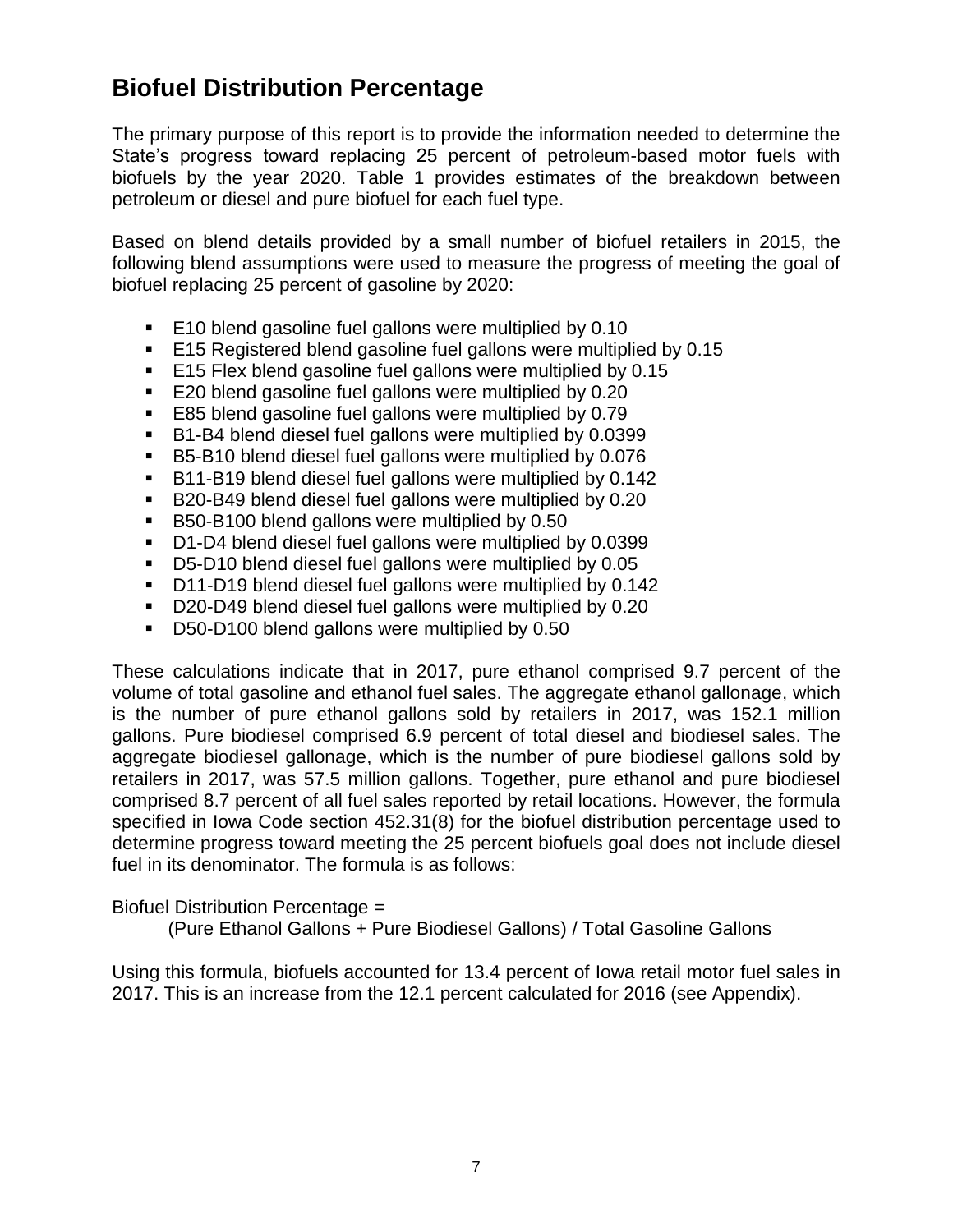Figure 1 presents the biofuel distribution percentage calculated for the 2007 through the 2017 calendar years. Between 2010 and 2013, the State percentage increased 0.5 percentage points each year, solely as a result of higher biodiesel usage. The 0.7 percentage point jump in 2014 reflected a change in the octane level of gasoline piped into Iowa, which occurred in late 2013; this resulted in higher ethanol sales throughout the following calendar year. The 0.5 percentage point gain in 2016 reflected both higher ethanol and biodiesel sales.



**Figure 1: Statewide Biofuel Distribution Percentage, 2007-2017**

As stated previously, the record growth in the biofuel distribution percentage in 2017 was due 30 percent to an increase in pure ethanol gallons and 70 percent to an increase in pure biodiesel gallons. Table 2 illustrates that reported total ethanol gallons actually declined between 2016 and 2017 by 7.2 million gallons while pure ethanol gallons rose 5.1 million gallons. The pure ethanol gains were driven by growth in Registered E15 by 21.1 million gallons, pushing up pure ethanol gallons by 3.2 million gallons (426.7%) over 2016, and growth in E85 sales by 7.1 million gallons, pushing up pure ethanol gallons by 5.6 million (52.7%). The gains in biodiesel were dominated by growth in clear biodiesel sales with blends between B20-B49. Those reported gallons increased 52.7 million gallons, pushing up pure biodiesel gallons by 10.5 million gallons (142.3%).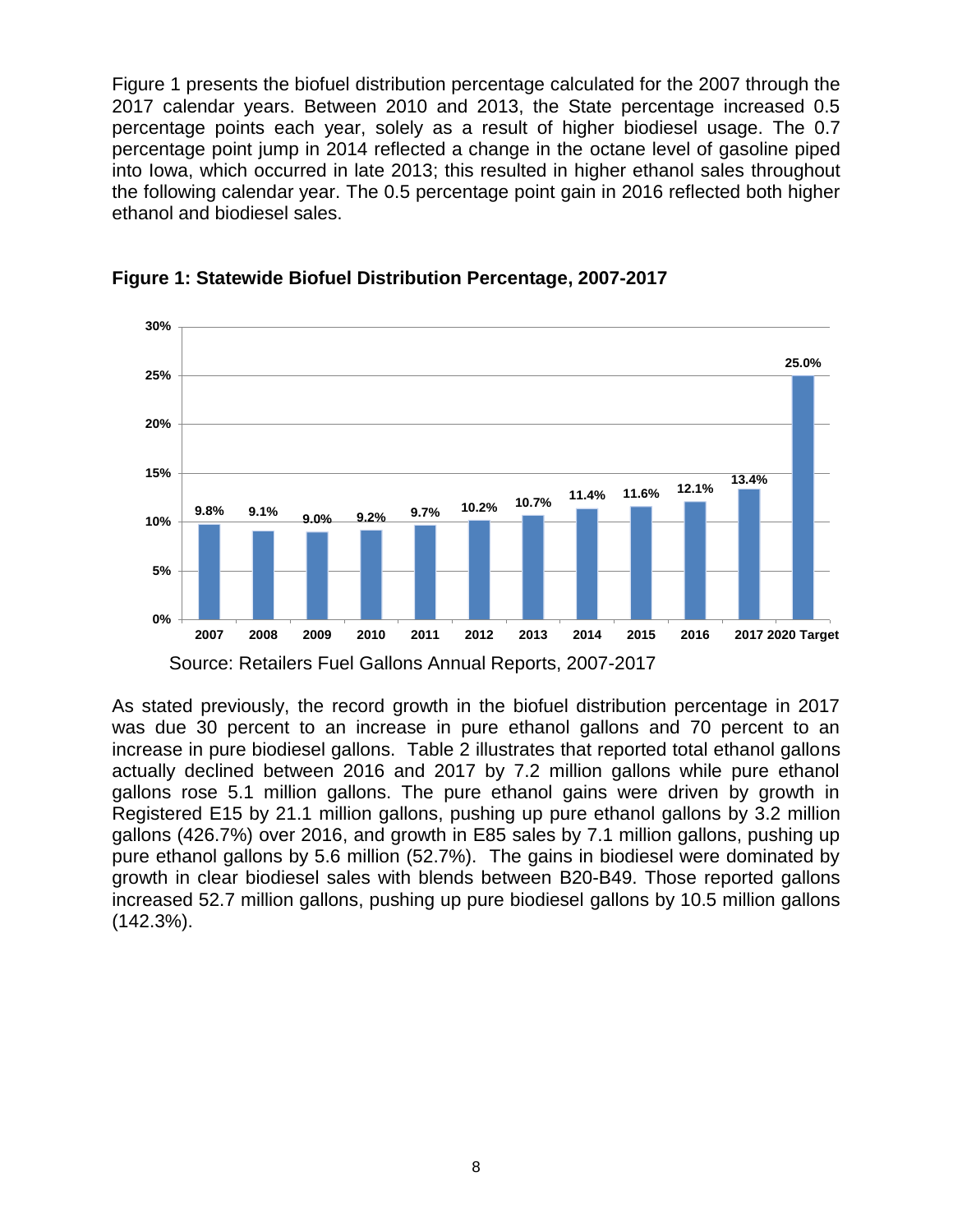| <b>Fuel Type</b>             | Change in<br><b>Biofuel Gallons</b><br>Sold | <b>Percent Change</b><br>in Biofuel<br><b>Gallons</b> | <b>Change in Pure</b><br><b>Biofuel Gallons</b><br>Sold | <b>Percent Change</b><br>in Pure Biofuel<br><b>Gallons</b> |
|------------------------------|---------------------------------------------|-------------------------------------------------------|---------------------------------------------------------|------------------------------------------------------------|
| Ethanol                      |                                             |                                                       |                                                         |                                                            |
| E <sub>10</sub>              | $-34,583,794$                               | $-2.6%$                                               | $-3,493,110$                                            | $-2.6%$                                                    |
| E15 Registered               | 21,130,422                                  | 426.7%                                                | 3,169,563                                               | 426.7%                                                     |
| E <sub>15</sub> Flex Fuel    | 1,043,935                                   | 179.3%                                                | 156,591                                                 | 179.3%                                                     |
| E20                          | $-1,856,321$                                | $-61.2%$                                              | $-371,263$                                              | $-61.2%$                                                   |
| E85                          | 7,098,787                                   | 52.7%                                                 | 5,608,042                                               | 52.7%                                                      |
| <b>Total Ethanol</b>         | $-7,166,971$                                | $-0.5%$                                               | 5,069,823                                               | 3.4%                                                       |
| <b>Clear Biodiesel</b>       |                                             |                                                       |                                                         |                                                            |
| Clear B1-B4                  | $-2,388,576$                                | $-25.2%$                                              | 148,444                                                 | 110.0%                                                     |
| Clear B5-B10                 | $-29,128,211$                               | $-30.6%$                                              | $-2,213,744$                                            | $-30.6%$                                                   |
| Clear B11-B19                | 17,465,629                                  | 8.6%                                                  | 2,480,119                                               | 8.6%                                                       |
| Clear B20-B49                | 52,740,109                                  | 142.3%                                                | 10,548,022                                              | 142.3%                                                     |
| <b>Clear B50-B100</b>        | 197,362                                     | 699.5%                                                | 98,681                                                  | 699.5%                                                     |
| <b>Total Clear Biodiesel</b> | 38,886,313                                  | 11.3%                                                 | 11,061,522                                              | 25.3%                                                      |
| Dyed Biodiesel               |                                             |                                                       |                                                         |                                                            |
| Dyed D1-D4                   | 1,309,790                                   | 61.0%                                                 | 52,260                                                  | 61.0%                                                      |
| Dyed D5-D10                  | 15,024,336                                  | 47.7%                                                 | 751,217                                                 | 47.7%                                                      |
| Dyed D11-D19                 | 47,493                                      | 10.1%                                                 | 6,744                                                   | 10.1%                                                      |
| Dyed D20-D49                 | $-318,829$                                  | $-40.1%$                                              | $-63,766$                                               | $-40.1%$                                                   |
| Dyed D50-D100                | 243,551                                     | 331.8%                                                | 121,776                                                 | 331.8%                                                     |
| <b>Total Dyed Biodiesel</b>  | 16,306,341                                  | 46.6%                                                 | 868,231                                                 | 45.2%                                                      |
| <b>Total Biofuel</b>         | 48,025,683                                  | 2.7%                                                  | 16,999,576                                              | 8.8%                                                       |

|  |  |  | Table 2: Change in Biofuel and Pure Biofuel Sales Between 2016 and 2017 |
|--|--|--|-------------------------------------------------------------------------|
|  |  |  |                                                                         |

Source: 2017 and 2016 Retailers Fuel Gallons Annual Reports

Although the 25 percent goal is for the state as a whole, it is instructive to consider that same measure at the retailer and county level. Figure 2 illustrates the breakdown of retail locations by biofuel distribution percentage, calculated using the sales reported by each retail location for which annual reports were filed in 2016 or 2017. The data includes only the retail locations that reported gasoline or ethanol sales in the respective calendar year, excluding those with only diesel sales reported. However, as noted above, the calculation of the biofuel distribution percentage includes any pure biodiesel reported at those locations.

The share of stations reporting a biofuel distribution percentage equal to or greater than 25 percent grew from 4 percent in 2016 to 5 percent in 2017. The percent of retailers reporting from 0 percent to 7.99 percent declined from 16 percent in 2016 to 14 percent in 2017. The share of retailers in the 8 to 9.99 percent and the share from 10 to 11.99 percent both decreased by one percentage point from 52 percent to 51 percent and from 18 percent to 17 percent respectively. Both the share of retailers with a biofuel distribution of 12 to 14.99 percent and the share with 15 to 24.99 percent increased from 5 to 6 percent and from 5 to 7 percent respectively.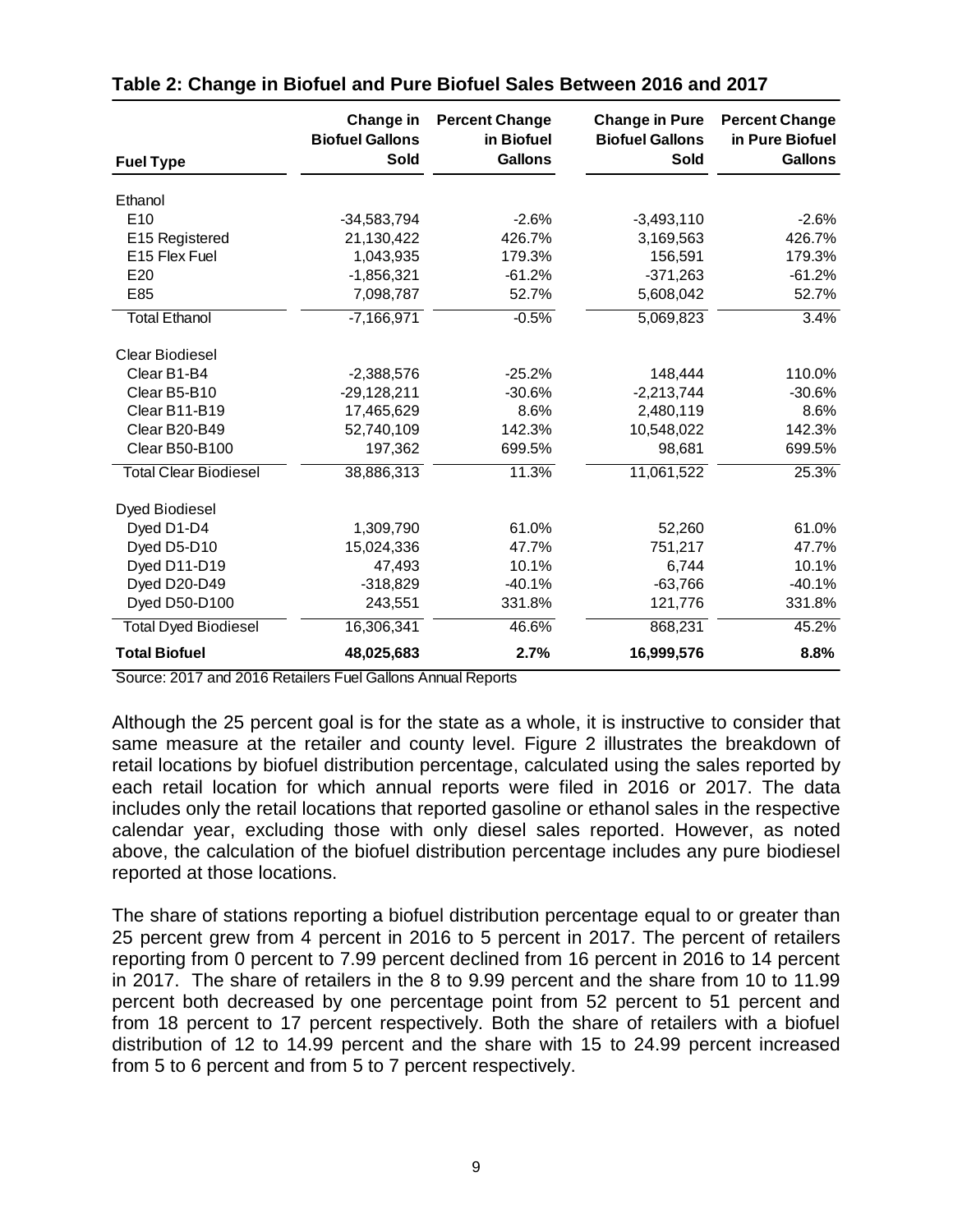



Source: 2016 Retailers Fuel Gallons Annual Reports



Source: 2017 Retailers Fuel Gallons Annual Reports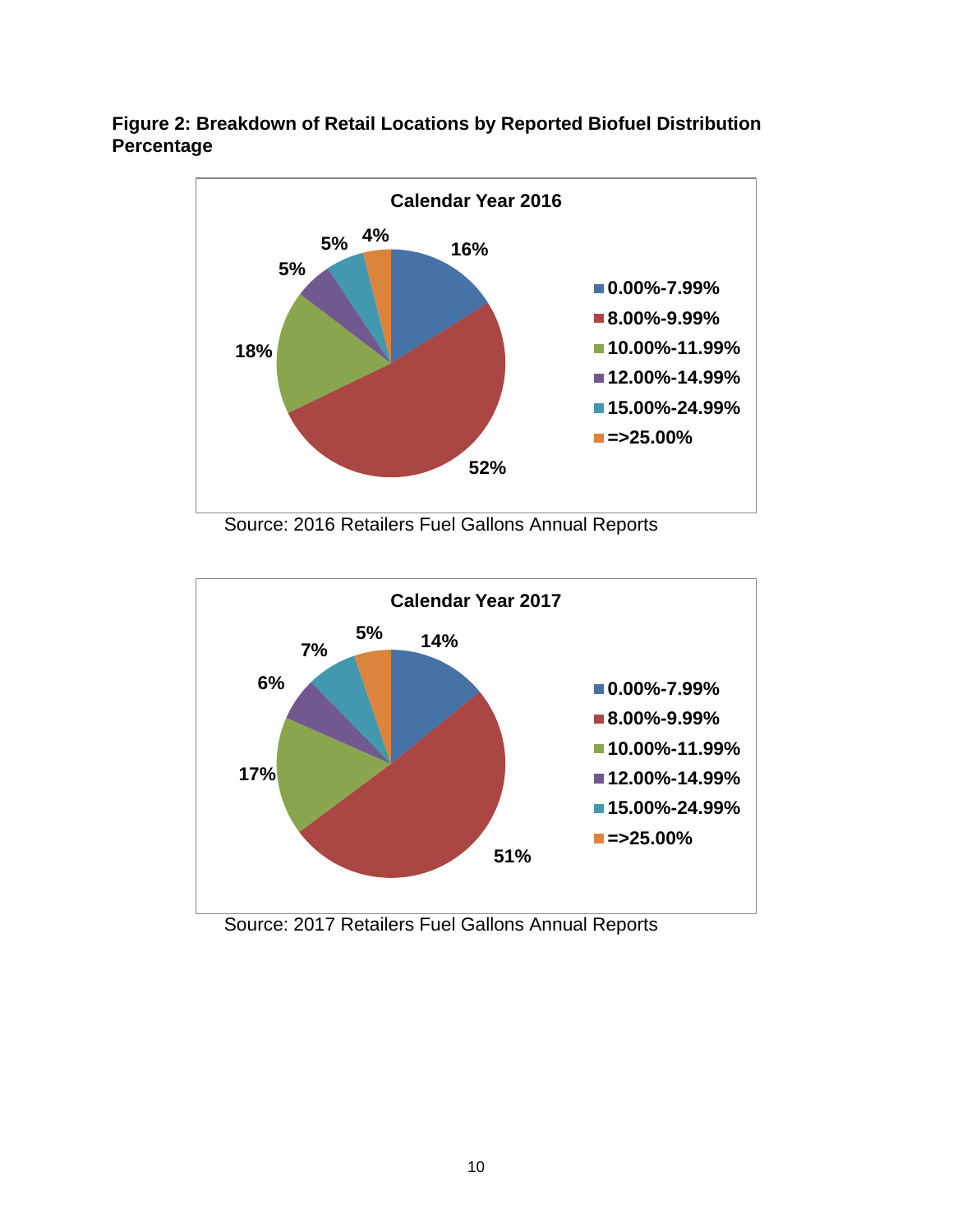To further illustrate the variation in sales of biofuel among Iowa retailers, Figure 3 maps the biofuel distribution percentage calculated by county. These percentages are based on the total sales reported by retailers within each county who remitted the 2016 annual gallons report. Three counties (Fremont, Guthrie, and Poweshiek) exceeded the 25 percent goal; nine counties had pure biofuel sales comprising between 15.0 percent and 24.99 percent of total gasoline sales. Ten counties fell into the 12.0 percent to 14.99 percent category. Eight counties fell into the 0.0 to 8.99 percent category; thirty-five counties fell in the 9.0 percent to 9.99 percent category, and thirty-four fell into the 10.0 percent to 11.99 percent category. Table 3 provides the total gallons of non-ethanol gasoline, ethanol, clear and dyed non-biodiesel diesel, and clear and dyed biodiesel gallons for all counties with more than five retailers reporting sales to the Department.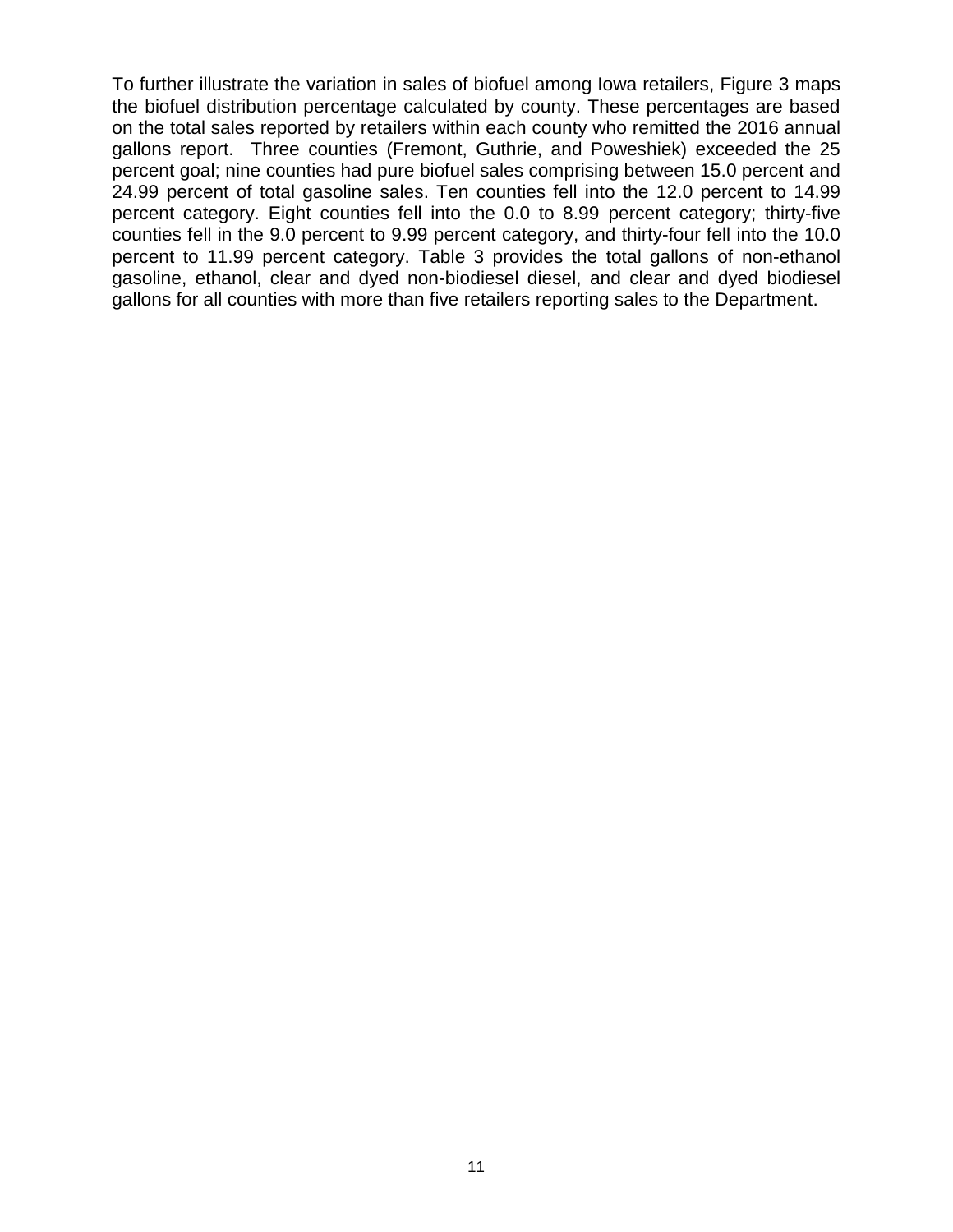

#### **Figure 3. Biofuel Distribution Percentage by County for 2017**

**Biofuel Distribution Percentage** 



Source: 2017 Retailers Fuel Gallons Annual Reports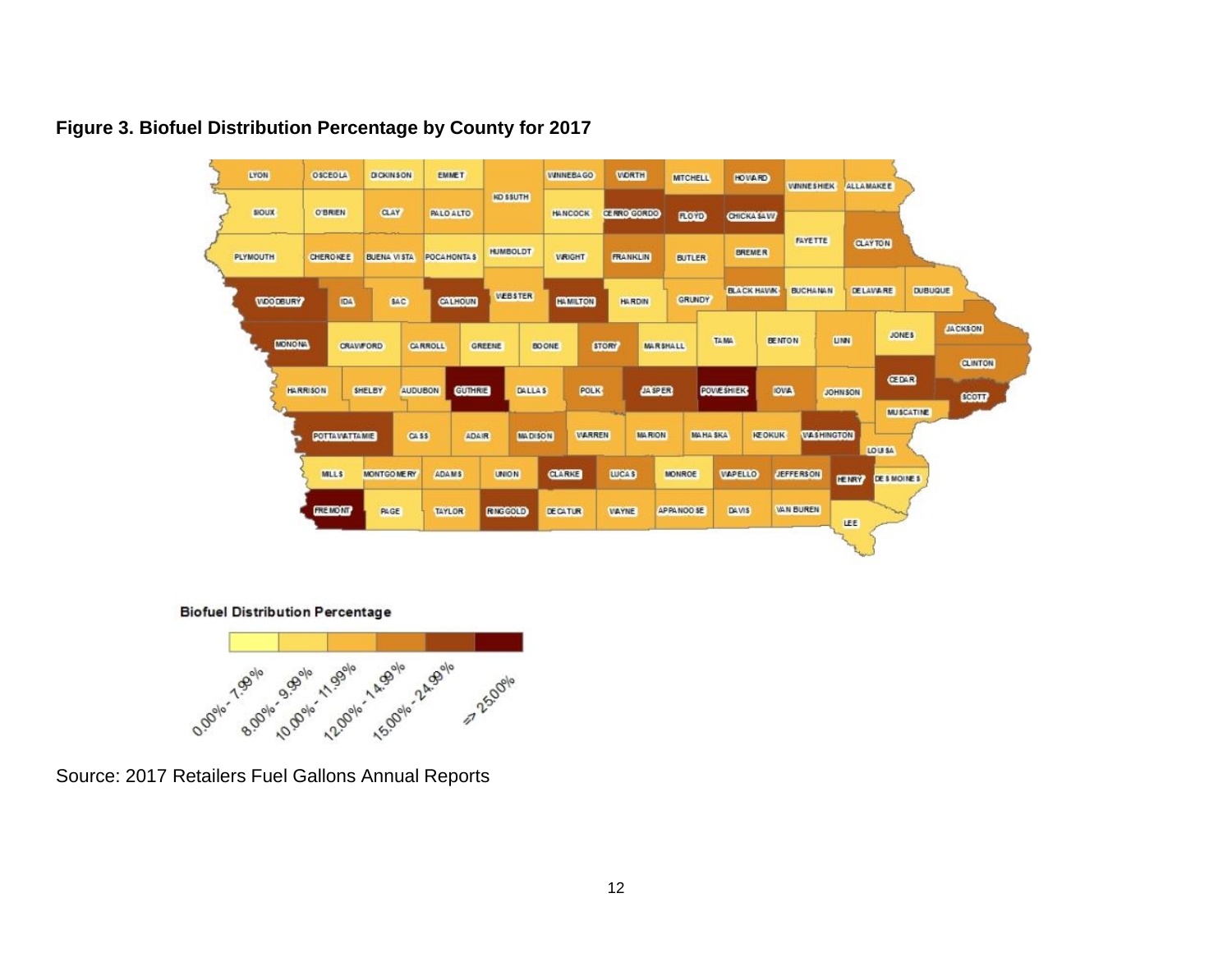| County             | Number of Retailers   Gasoline Sales   Ethanol Sales |            |            | <b>Clear and Dyed Diesel</b><br><b>Sales</b> | <b>Clear and Dyed</b><br><b>Biodiesel</b> | <b>Biofuel</b><br><b>Distribution</b> |
|--------------------|------------------------------------------------------|------------|------------|----------------------------------------------|-------------------------------------------|---------------------------------------|
| Adair              | 11                                                   | 1,597,261  | 7,560,455  | 3,891,118                                    | 884,478                                   | 11.27%                                |
| Allamakee          | 16                                                   | 1,224,477  | 5,730,526  | 1,252,530                                    | 1,290,584                                 | 10.50%                                |
| Appanoose          | 9                                                    | 416,275    | 4,152,249  | 1,768,101                                    | 516,483                                   | 10.13%                                |
| Audubon            | 6                                                    | 190,108    | 2,321,556  | 1,691,741                                    | 743,772                                   | 11.89%                                |
| Benton             | 15                                                   | 1,072,150  | 5,645,246  | 5,688,164                                    | 200,882                                   | 8.70%                                 |
| <b>Black Hawk</b>  | 70                                                   | 9,128,157  | 49,211,111 | 3,892,882                                    | 16,084,143                                | 12.92%                                |
| Boone              | 14                                                   | 1,197,445  | 9,011,630  | 2,097,117                                    | 269,320                                   | 9.16%                                 |
| <b>Bremer</b>      | 15                                                   | 2,133,737  | 10,317,685 | 1,650,648                                    | 1,794,874                                 | 11.39%                                |
| Buchanan           | 15                                                   | 1,763,217  | 8,317,572  | 13,785,643                                   | 495,907                                   | 9.00%                                 |
| <b>Buena Vista</b> | 19                                                   | 1,001,238  | 8,268,387  | 3,036,756                                    | 397,274                                   | 10.26%                                |
| <b>Butler</b>      | 12                                                   | 814,251    | 5,320,937  | 1,215,644                                    | 1,370,211                                 | 10.77%                                |
| Calhoun            | 14                                                   | 348,096    | 4,585,895  | 932,601                                      | 3,269,997                                 | 17.68%                                |
| Carroll            | 24                                                   | 1,633,263  | 8,648,839  | 11,561,431                                   | 669,123                                   | 10.49%                                |
| Cass               | 16                                                   | 868,673    | 7,629,513  | 4,326,076                                    | 1,218,245                                 | 10.61%                                |
| Cedar              | 16                                                   | 1,465,594  | 9,155,418  | 4,122,219                                    | 10,345,423                                | 24.79%                                |
| Cerro Gordo        | 26                                                   | 4,277,734  | 28,305,089 | 1,831,527                                    | 18,750,110                                | 18.67%                                |
| Cherokee           | 12                                                   | 643,101    | 4,205,263  | 2,340,271                                    | 453,179                                   | 10.63%                                |
| Chickasaw          | 13                                                   | 1,340,719  | 5,987,751  | 4, 167, 572                                  | 4,307,513                                 | 15.30%                                |
| Clarke             | 8                                                    | 1,174,040  | 6,202,129  | 2,586,068                                    | 7,181,931                                 | 23.85%                                |
| Clay               | 18                                                   | 698,364    | 4,974,811  | 2,910,519                                    | 460,112                                   | 10.49%                                |
| Clayton            | 20                                                   | 1,301,737  | 6,672,155  | 614,854                                      | 1,396,826                                 | 12.38%                                |
| Clinton            | 26                                                   | 1,830,593  | 19,611,300 | 5,654,765                                    | 3,212,277                                 | 12.55%                                |
| Crawford           | 12                                                   | 852,247    | 5,084,633  | 2,097,682                                    | 457,913                                   | 9.73%                                 |
| Dallas             | 35                                                   | 5,508,373  | 37,109,989 | 3,169,125                                    | 2,113,999                                 | 10.41%                                |
| Delaware           | $\boldsymbol{9}$                                     | 1,030,780  | 5,775,175  | 1,354,327                                    | 932,536                                   | 10.68%                                |
| Des Moines         | 19                                                   | 1,334,915  | 13,858,915 | 1,755,575                                    | 57,563                                    | 9.85%                                 |
| Dickinson          | 21                                                   | 2,023,647  | 7,722,396  | 1,099,543                                    | 65,830                                    | 8.34%                                 |
| Dubuque            | 48                                                   | 11,311,257 | 74,337,396 | 16,809,583                                   | 14,422,733                                | 10.13%                                |
| Emmet              | 9                                                    | 353,184    | 2,995,003  | 645,043                                      | 0                                         | 9.33%                                 |
| Fayette            | 21                                                   | 994,336    | 6,372,528  | 2,843,635                                    | 340,565                                   | 9.21%                                 |
| Floyd              | 14                                                   | 889,448    | 7,783,698  | 3,126,878                                    | 7,873,656                                 | 21.57%                                |
| Franklin           | 11                                                   | 395,611    | 3,886,900  | 3,133,706                                    | 735,175                                   | 12.10%                                |
| Fremont            | 9                                                    | 621,548    | 7,439,288  | 1,203,249                                    | 16,884,463                                | 41.59%                                |
| Greene             | 10                                                   | 273,418    | 3,826,524  | 1,173,423                                    | 130,742                                   | 9.99%                                 |
| Grundy             | 14                                                   | 610,351    | 6,586,875  | 5,532,817                                    | 2,614,707                                 | 11.66%                                |
| Guthrie            | 12                                                   | 598,452    | 5,266,879  | 889,577                                      | 7,768,626                                 | 30.30%                                |
| Hamilton           | 17                                                   | 782,895    | 8,781,872  | 2,678,916                                    | 9,393,014                                 | 24.19%                                |
| Hancock            | 11                                                   | 442,187    | 3,185,379  | 4,100,887                                    | 93,014                                    | 8.94%                                 |
| Hardin             | 25                                                   | 743,541    | 7,734,718  | 6,220,238                                    | 282,264                                   | 9.88%                                 |
| Harrison           | 18                                                   | 1,134,050  | 8,295,052  | 4,771,353                                    | 1,159,901                                 | 11.12%                                |
| Henry              | 14                                                   | 949,402    | 15,244,696 | 1,761,328                                    | 7,938,221                                 | 16.64%                                |
| Howard             | 9                                                    | 699,857    | 3,522,422  | 2,240,970                                    | 1,306,937                                 | 13.00%                                |
| Humboldt           | 13                                                   | 544,065    | 3,762,814  | 5,193,584                                    | 239,745                                   | 9.83%                                 |
| lda                | 12                                                   | 394,967    | 2,672,989  | 2,700,574                                    | 0                                         | 12.32%                                |
| lowa               | 138                                                  | 9,277,052  | 50,093,059 | 43,022,172                                   | 18,326,107                                | 12.04%                                |
| Jackson            | 16                                                   | 1,161,029  | 7,468,485  | 3,136,415                                    | 1,951,928                                 | 13.41%                                |
| Jasper             | 26                                                   | 1,927,123  | 16,233,833 | 4,085,014                                    | 14,576,861                                | 21.61%                                |

## **Table 3. Calendar Year 2017 Total Gallons by County**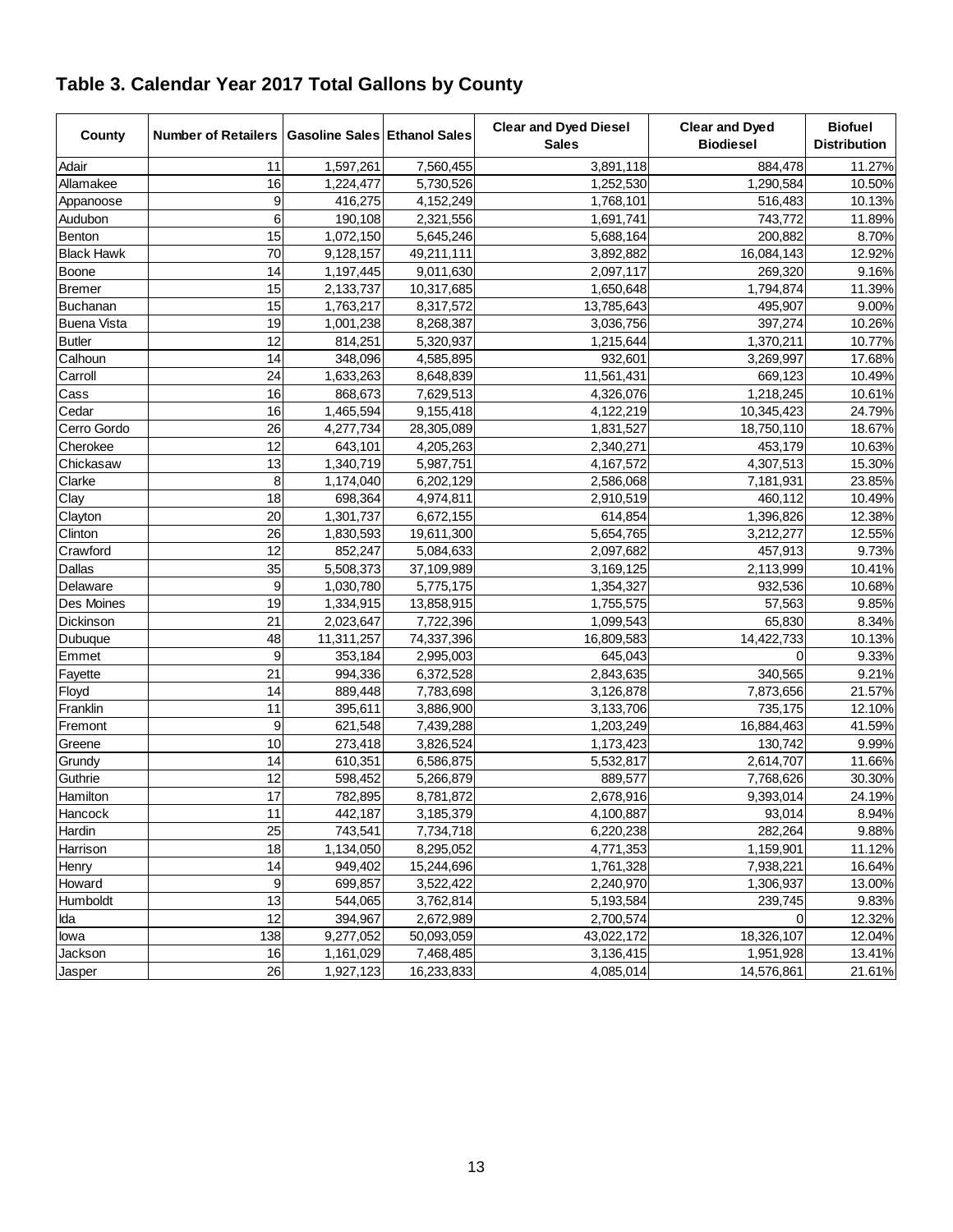| County           | Number of Retailers   Gasoline Sales   Ethanol Sales |            |                           | <b>Clear and Dyed Diesel</b><br><b>Sales</b> | <b>Clear and Dyed</b><br><b>Biodiesel</b> | <b>Biofuel</b><br><b>Distribution</b> |
|------------------|------------------------------------------------------|------------|---------------------------|----------------------------------------------|-------------------------------------------|---------------------------------------|
| Jefferson        | 16                                                   | 864,325    | 5,450,545                 | 1,641,095                                    | 1,300,292                                 | 12.36%                                |
| Johnson          | 51                                                   | 6,813,180  | 45,519,191                | 2,025,147                                    | 2,926,132                                 | 10.70%                                |
| Jones            | 10                                                   | 997,967    | 6,917,516                 | 2,595,609                                    | 1,049,651                                 | 9.75%                                 |
| Keokuk           | 10                                                   | 459,328    | 4,044,062                 | 1,697,542                                    | 701,076                                   | 11.98%                                |
| Kossuth          | 15                                                   | 840,651    | 6,562,558                 | 10,431,907                                   | 592,571                                   | 10.58%                                |
| Lee              | $\overline{22}$                                      | 1,789,463  | 12,613,639                | 1,537,916                                    | 1,297,850                                 | 9.29%                                 |
| Linn             | 85                                                   | 13,475,886 | 83,850,111                | 12,996,345                                   | 9,523,034                                 | 11.00%                                |
| Louisa           | 9                                                    | 574,365    | 4,528,297                 | 1,298,296                                    | 306,963                                   | 10.07%                                |
| Lucas            |                                                      | 398,337    | 2,519,183                 | 221,095                                      | 2,152,112                                 | 13.85%                                |
| Lyon             | 10                                                   | 652,088    | 3,877,193                 | 2,265,507                                    | 561,912                                   | 10.59%                                |
| Madison          | 12                                                   | 889,024    | 8,336,852                 | 5,717,687                                    | 1,598,389                                 | 12.76%                                |
| Mahaska          | 17                                                   | 833,347    | 10,124,257                | 2,021,572                                    | 1,374,209                                 | 10.41%                                |
| Marion           | 25                                                   | 1,762,490  | 13,064,191                | 6,146,605                                    | 244,648                                   | 10.43%                                |
| Marshall         | $\overline{21}$                                      | 2,505,061  | 12,377,867                | 2,356,778                                    | 1,096,729                                 | 9.12%                                 |
| Mills            | 9                                                    | 622,829    | 5,090,043                 | 1,586,642                                    | 158,446                                   | 9.33%                                 |
| Mitchell         | 10                                                   | 618,300    | 3,429,288                 | 834,664                                      | 150,304                                   | 10.92%                                |
| Monona           | 11                                                   | 740,799    | 5,384,517                 | 1,675,491                                    | 2,622,342                                 | 17.72%                                |
| Montgomery       | 8                                                    | 575,742    | 3,425,792                 | 925,132                                      | 758,164                                   | 11.09%                                |
| <b>Muscatine</b> | 20                                                   | 1,906,629  | 15,196,433                | 3,864,949                                    | 393,386                                   | 10.36%                                |
| O'Brien          | 14                                                   | 681,412    | 5,525,936                 | 2,964,955                                    | 188,785                                   | 9.76%                                 |
| Osceola          | $\overline{7}$                                       | 243,533    | 2,413,904                 | 2,716,799                                    | 15,396                                    | 10.35%                                |
| Other            | 16                                                   | 1,154,145  | 8,330,458                 | 1,563,025                                    | 1,256,375                                 | 10.20%                                |
| Page             | $\overline{7}$                                       | 552,277    | 4,898,747                 | 562,766                                      | 72,172                                    | 9.09%                                 |
| Palo Alto        | 8                                                    | 350,248    | 3,625,598                 | 2,100,640                                    | 96,047                                    | 10.37%                                |
| Plymouth         | 18                                                   | 1,996,077  | 8,727,139                 | 10,236,326                                   | 1,309,916                                 | 9.38%                                 |
| Pocahontas       | 8                                                    | 224,814    | 2,228,442                 | 437,586                                      | $\Omega$                                  | 9.40%                                 |
| Polk             | 180                                                  | 32,404,264 | 193,991,854               | 30,581,285                                   | 44,982,291                                | 13.16%                                |
| Pottawattamie    | 64                                                   | 8,802,962  | 59,289,688                | 11,530,864                                   | 60,519,089                                | 21.70%                                |
| Poweshiek        | 19                                                   | 1,392,103  | 12,621,773                | 1,847,310                                    | 21,490,833                                | 33.96%                                |
| Ringgold         | $\overline{7}$                                       | 171,529    | 1,574,618                 | 634,889                                      | 1,679,226                                 | 17.04%                                |
| Sac              | 14                                                   | 595,252    | 4,824,022                 | 1,621,768                                    | 892,477                                   | 11.56%                                |
| Scott            | 76                                                   | 5,983,064  | 74,463,682                | 8,251,309                                    | 46,656,395                                | 18.08%                                |
| Shelby           | 12                                                   | 497,451    | 4,434,840                 | 3,496,473                                    | 242,919                                   | 10.32%                                |
| Sioux            | 28                                                   | 2,440,923  | 9,815,402                 | 12,692,808                                   | 1,316,262                                 | 9.31%                                 |
| Story            | 40                                                   | 4,565,511  | 36,522,960                | 3,554,768                                    | 2,830,988                                 | 13.14%                                |
| Tama             | 18                                                   | 855,503    | 7,967,743                 | 3,583,213                                    | 97,098                                    | 9.90%                                 |
| Taylor           | $\overline{7}$                                       | 257,050    | 1,925,695                 | 764,808                                      | 233,939                                   | 10.66%                                |
| Union            | 11                                                   | 520,286    | 5,030,418                 | 717,865                                      | 736,224                                   | 10.57%                                |
| Van Buren        | 6                                                    | 191,950    | 1,749,393                 | 353,250                                      | 280,601                                   | 10.11%                                |
| Wapello          | 24                                                   | 1,843,524  | 14,539,306                | 898,914                                      | 3,494,778                                 | 12.53%                                |
| Warren           | 28                                                   | 2,760,969  | 20,881,611                | 2,597,570                                    | 1,544,794                                 | 10.33%                                |
| Washington       | 17                                                   | 1,168,078  | 8,477,363                 | 3,236,526                                    | 7,177,276                                 | 16.10%                                |
| Wayne            | 6                                                    | 205,594    | 1,831,731                 | 321,759                                      | 697,438                                   | 10.79%                                |
| Webster          | 34                                                   | 1,791,354  | 17,713,615                | 3,328,802                                    | 1,552,030                                 | 11.30%                                |
| Winnebago        | 13                                                   | 465,666    | 3,662,008                 | 1,999,605                                    | 416,033                                   | 11.60%                                |
| Winneshiek       | 19                                                   | 1,439,429  | 8,596,881                 | 8,330,008                                    | 1,260,672                                 | 11.46%                                |
| Woodbury         | 47                                                   | 6,427,035  | 40,439,704                | 11,363,106                                   | 18,974,070                                | 15.33%                                |
| Worth            | 9                                                    | 359,316    | 4,171,869                 | 720,387                                      | 1,073,248                                 | 13.83%                                |
| Wright           | 16                                                   | 745,381    | 4,856,305                 | 2,107,603                                    | 167,077                                   | 9.31%                                 |
| Total            | 2,079                                                |            | 199,380,478 1,364,321,279 | 402,720,827                                  | 435,041,822                               | 13.40%                                |

### **Table 3. Calendar Year 2017 Total Gallons by County (continued)**

Source: 2017 Retailers Fuel Gallons Annual Reports

Note: OTHER Includes Adams, Davis, Decatur and Monroe counties, as they all had less than five retailers reporting.